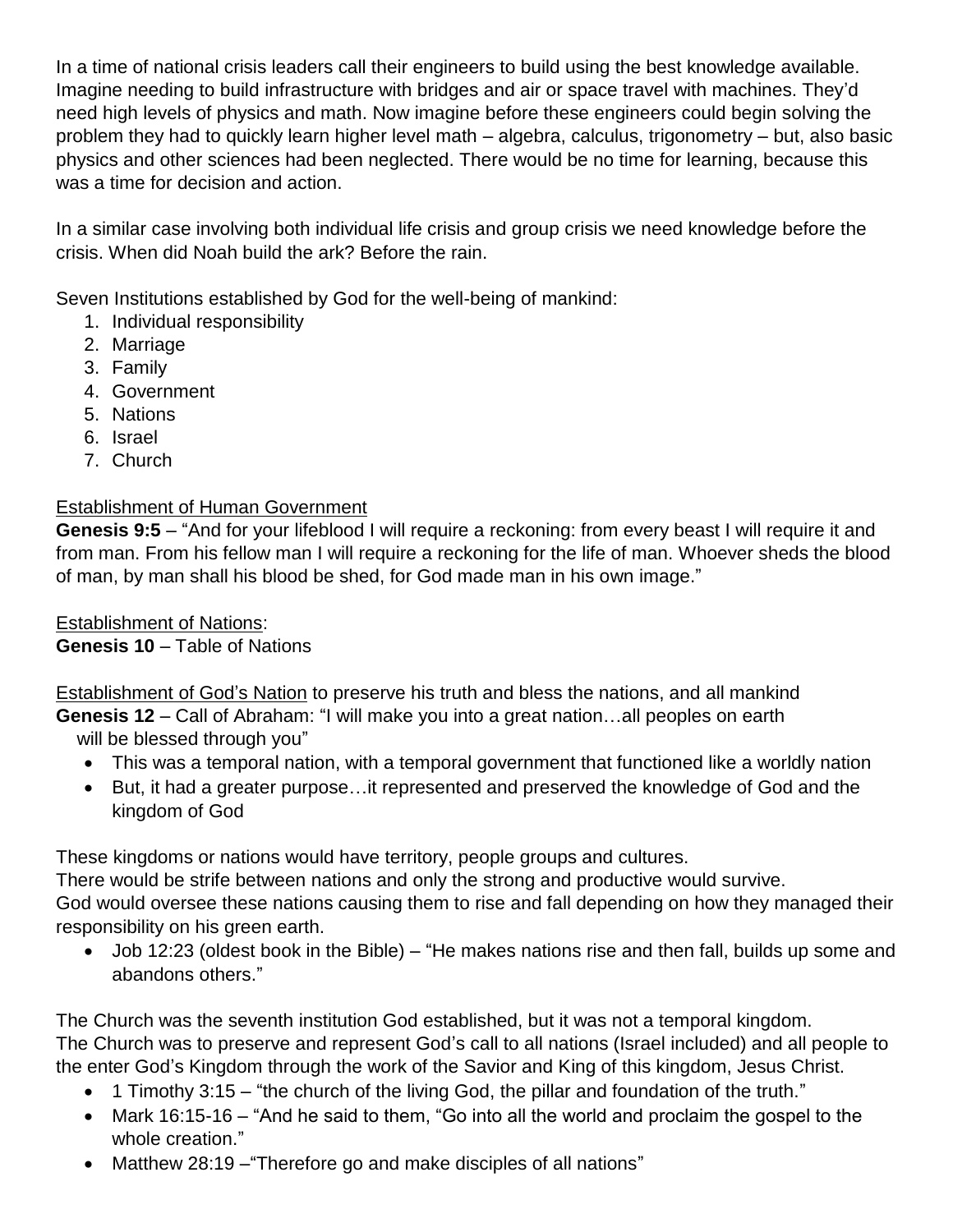But, the church's work was not done by force or sword. It cannot be.

- John 18:36 "Jesus answered, "My kingdom is not of this world. If my kingdom were of this world, my servants would have been fighting, that I might not be delivered over to the Jews. But my kingdom is not from the world."
- Ephesians 6:12 "our struggle is not against flesh and blood, but against the rulers, against the authorities, against the powers of this dark world and against the spiritual forces of evil in the heavenly realms."
- 2 Corinthians 4:4 "In their case the god of this world has blinded the minds of the unbelievers, to keep them from seeing the light of the gospel of the glory of Christ, who is the image of God."
- 2 Timothy 1-3 "I charge you in the presence of God and of Christ Jesus, who will judge the living and the dead, and in view of His appearing and His kingdom: Preach the word; be prepared in season and out of season; reprove, rebuke, and encourage with every form of patient instruction. For the time will come when men will not tolerate sound doctrine, but with itching ears they will gather around themselves teachers to suit their own desires."

The Church functions in history within a nation:

- 1. Jesus before Pilate
- 2. Paul before Felix, Festus, Herod Agrippa, and Nero (54-68 AD):
	- a. Romans 13:1-7 "Let everyone be subject to the governing authorities, for there is no authority except that which God has established. The authorities that exist have been established by God. Consequently, whoever rebels against the authority is rebelling against what God has instituted, and those who do so will bring judgment on themselves. For rulers hold no terror for those who do right, but for those who do wrong. Do you want to be free from fear of the one in authority? Then do what is right and you will be commended. For the one in authority is God's servant for your good. But if you do wrong, be afraid, for rulers do not bear the sword for no reason. They are God's servants, agents of wrath to bring punishment on the wrongdoer. Therefore, it is necessary to submit to the authorities, not only because of possible punishment but also as a matter of conscience. This is also why you pay taxes, for the authorities are God's servants, who give their full time to governing. Give to everyone what you owe them: If you owe taxes, pay taxes; if revenue, then revenue; if respect, then respect; if honor, then honor.
	- b. 1 Timothy 2:1-7 "First of all, then, I urge that supplications, prayers, intercessions, and thanksgivings be made for all people, for kings and all who are in high positions, that we may lead a peaceful and quiet life, godly and dignified in every way. This is good, and it is pleasing in the sight of God our Savior, who desires all people to be saved and to come to the knowledge of the truth. For there is one God, and there is one mediator between God and men, the man Christ Jesus, who gave himself as a ransom for all, which is the testimony given at the proper time. For this I was appointed a preacher and an apostle (I am telling the truth, I am not lying), a teacher of the Gentiles in faith and truth.
- 3. Peter 2:13-15 "Be willing to serve the people who have authority[a] in this world. Do this for the Lord. Obey the king, the highest authority. And obey the leaders who are sent by the king. They are sent to punish those who do wrong and to praise those who do good**. When you do good, you stop ignorant people from saying foolish things about you**. This is what God wants.